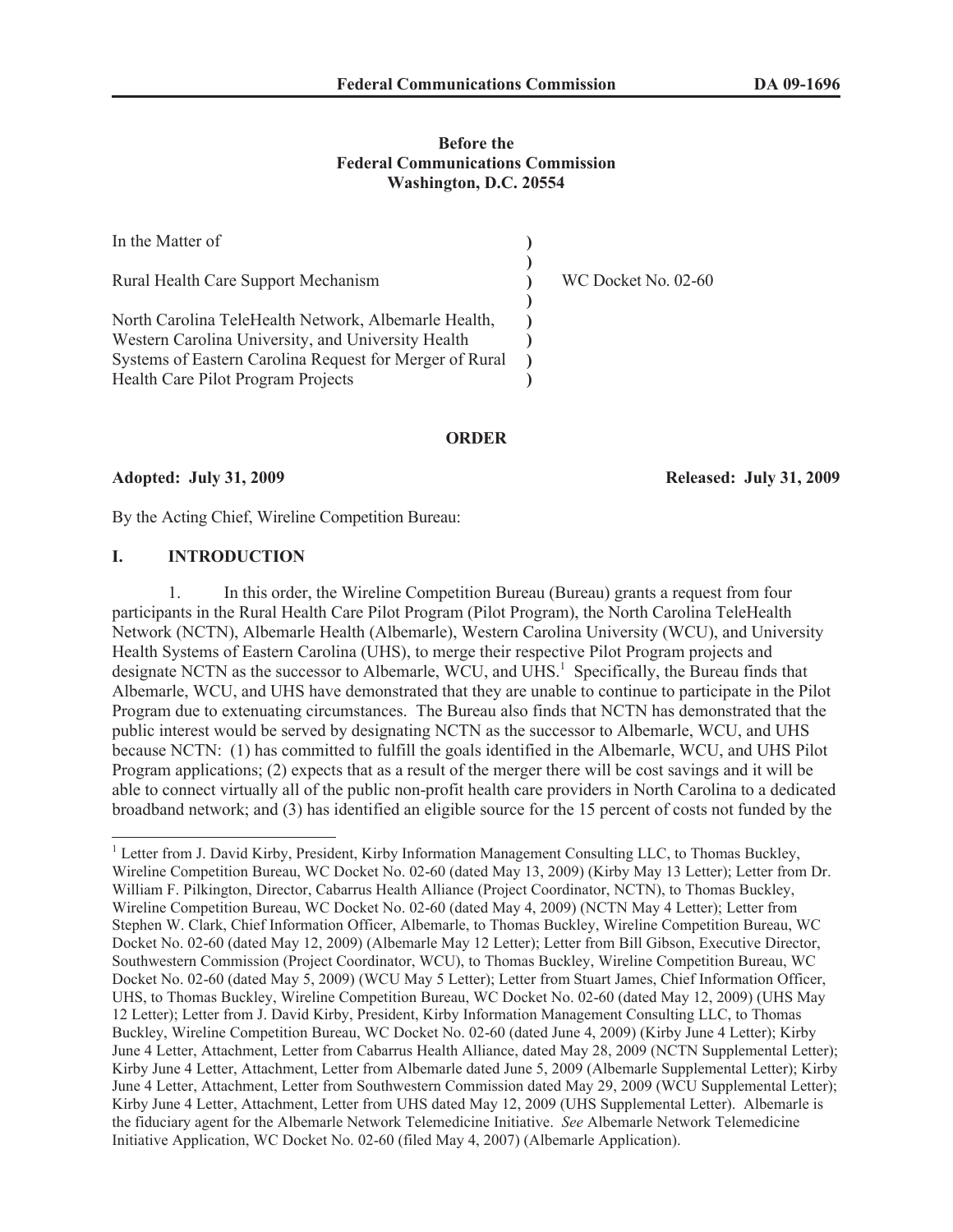Pilot Program.

# **II. BACKGROUND**

2. On September 26, 2006, the Commission established the Pilot Program, pursuant to section 254(h)(2)(A) of the Communications Act of 1934, as amended (the Act), to examine ways to use the universal service rural health care funding mechanism to enhance public and non-profit health care providers' access to advanced telecommunications and information services.<sup>2</sup> On November 16, 2007, the Commission selected 69 participants, including NCTN, Albemarle, WCU, and UHS, to participate in the Pilot Program.<sup>3</sup> Participants are eligible to receive funding, up to their maximum support amount, for up to 85 percent of the costs associated with: (1) the construction of state or regional broadband networks and the advanced telecommunications and information services provided over those networks; (2) connecting to nationwide backbone providers Internet2 or National LambdaRail (NLR); and (3) connecting to the public Internet.<sup>4</sup> If a participant is unable to participate in the Pilot Program due to extenuating circumstances, the Bureau may designate a successor.<sup>5</sup>

3. NCTN is a consortium of health care facilities whose member organizations include several of the public health agencies and non-profit free clinics that are a part of the Southern Piedmont Partnership for Public Health and the North Carolina Association of Free Clinics.<sup>6</sup> Among the members of the NCTN consortium is its fiduciary agent and project coordinator, the Cabarrus Health Alliance.<sup>7</sup> Albemarle is a consortium of health care providers covering seven counties in North Carolina.<sup>8</sup> Its participating member organizations include seven non-profit health care facilities.<sup>9</sup> WCU is a consortium of health care providers proposing to serve up to 16 public hospitals in Western North Carolina.<sup>10</sup>

4 *2007 RHC PP Selection Order*, 22 FCC Rcd at 20361, para. 2.

<sup>5</sup> Id. at 20422, para. 124 ("In instances where a selected participant, including a consortium, is unable to participate in the Pilot Program for the three-year term due to extenuating circumstances, a successor may be designated by the Bureau upon request."). Under its delegated authority, the Bureau has previously granted merger requests to designate successors to Pilot Program projects in Mississippi, Ohio, and Texas. *See As One Together for Health and the University of Mississippi Medical Center Request for Merger of Rural Health Care Pilot Program Projects*, WC Docket No. 02-60, Order, 23 FCC Rcd 17401 (Wireline Comp. Bur. 2008) (*As One Together Merger Order*); *Holzer Consolidated Health Systems and Southern Ohio Health Care Network Request for Merger of Rural Health Care Pilot Program Projects*, WC Docket No. 02-60, Order, 23 FCC Rcd 17396 (Wireline Comp. Bur. 2008) (*Holzer Merger Order*); *Texas Healthcare Network and Texas Health Information Network Collaborative Request for Merger of Rural Health Care Pilot Program Projects*, WC Docket No. 02-60, Order, 24 FCC Rcd 4587 (Wireline Comp. Bur. 2009) (*Texas Healthcare Network Merger Order*).

<sup>6</sup> NCTN Application*.* at 3, 17-18.

<sup>7</sup> See id. at 7, 17; NCTN May 4 Letter at 1.

9 *Id.* at 6.

<sup>2</sup> 47 U.S.C. § 254(h)(2)(A); *Rural Health Care Support Mechanism*, WC Docket No. 02-60, Order, 21 FCC Rcd 11111, para. 1 (2006) (*2006 Pilot Program Order*).

<sup>3</sup> *See Rural Health Care Support Mechanism*, WC Docket No. 02-60, Order, 22 FCC Rcd 20360, 20429-30, Appendix B (2007) (*2007 RHC PP Selection Order*); North Carolina Telehealth Network Application, WC Docket No. 02-60 (filed May 7, 2007) (NCTN Application); Albemarle Application; Western Carolina University Application, WC Docket No. 02-60 (filed May 14, 2007) (WCU Application); University Health Systems of Eastern Carolina Application, WC Docket No. 02-60 (filed May 7, 2007) (UHS Application).

<sup>8</sup> Albemarle Application at 2, 6.

<sup>&</sup>lt;sup>10</sup> Western Carolina University, Quarterly Data Report Requirements, WC Docket No. 02-60 (dated Feb. 5, 2009).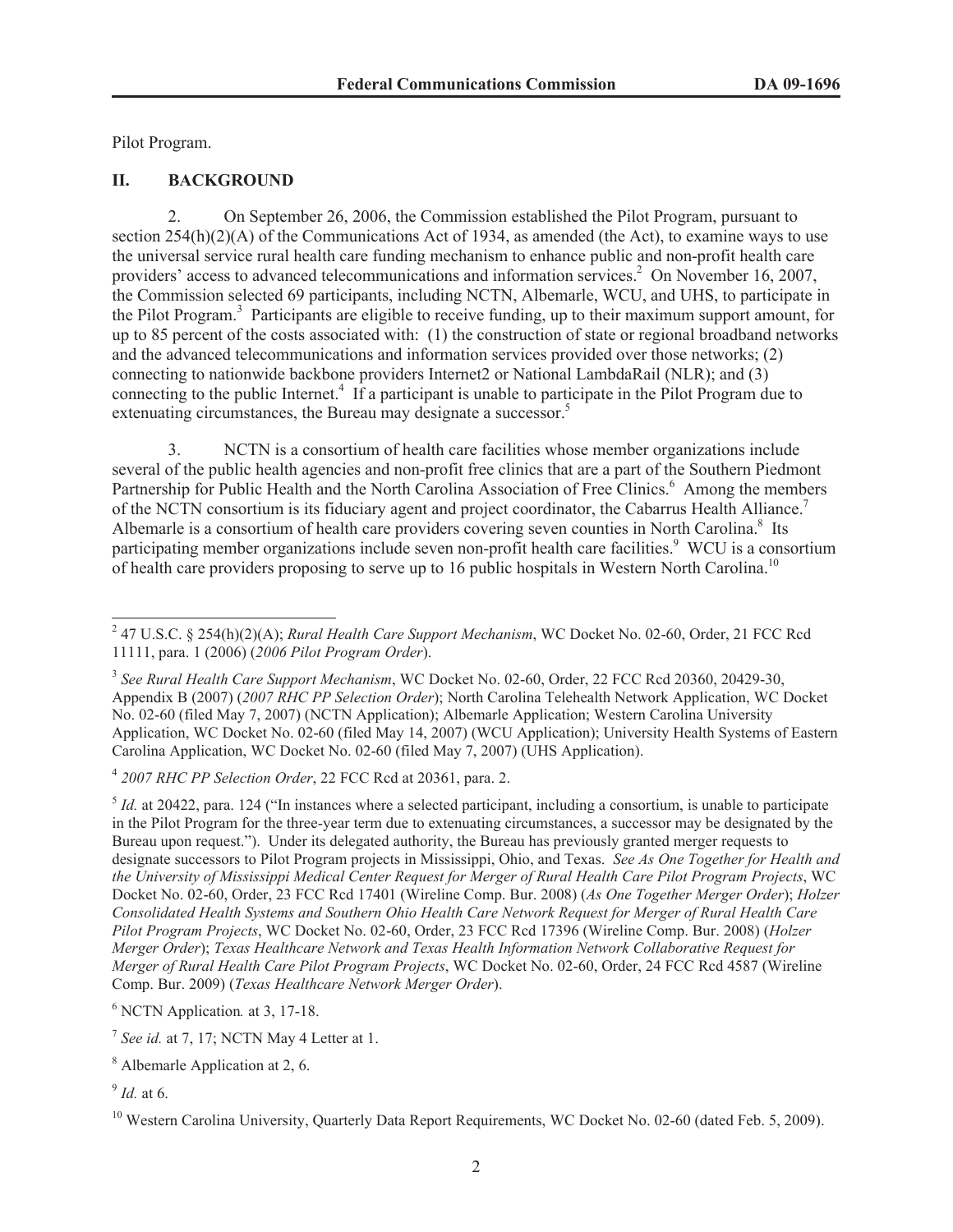Southwestern Commission is the lead entity and project coordinator for the WCU project.<sup>11</sup> Lastly, UHS is a consortium of health care facilities consisting of a partnership between eight rural health centers, eight hospitals, the Brody School of Medicine, the North Carolina Office of Rural Health and Community Care, and the project's fiduciary agent, University Health Systems of Eastern North Carolina, Inc.<sup>12</sup> The maximum support amount the Commission awarded to the four North Carolina projects is an aggregate of \$12,164,290, as follows: (1) NCTN: \$6,023,985; (2) Albemarle: \$1,583,076; (3) WCU: \$3,596,290; (4) UHS: \$960,939.<sup>13</sup>

4. In its Pilot Program application, NCTN proposed to: (1) connect regional health-related service providers (e.g., public health clinics, free clinics, and private medical practices) with patients in their homes, at work, and in other public locales; (2) create a design for a sustainable business and technical model for reaching rural North Carolina in ways that support the use of broadband for services that improve health and health care; (3) build a state-wide broadband network by engaging a set of regional public health groups and an existing state-wide association of free clinics as "anchor" clients to the network; and (4) help the Commission to explore ideas for policy change in areas that NCTN believes may have contributed to low rural broadband penetration rates.<sup>14</sup> Albemarle proposed to provide high speed bandwidth to health care providers and other health agencies in a seven-county area to enable access to and the transference of health data and electronic images.<sup>15</sup> In its Pilot Program application, WCU stated that its primary goal is to enhance public and non-profit health care providers' access to advanced telecommunications and information services.<sup>16</sup> Additionally, WCU proposed to: (1) provide useful information as to the feasibility of revising the Commission's current rural health care rules in a manner that best achieves the objectives set forth by Congress; (2) offer an affordable rate for the services necessary for the provision of telemedicine and instruction relating to such services; (3) connect outlying tribal health clinics to the main health care system at the Eastern Band of the Cherokee Indians (EBCI) main hub; (4) enable health care providers to obtain and become exposed to culturally competent health care for members of the EBCI, including participation in the Culturally Based Native Health Program; (5) improve emergency preparedness among the more vulnerable populations in the rural areas of western North Carolina; and (6) leverage EBCI's Distance Learning and Telemedicine initiative, which was under consideration for grant funding by the United States Department of Agriculture.<sup>17</sup> UHS stated that the goal of its Pilot Program project is to improve communication among health care providers in eastern North Carolina through increased access and use of a dedicated, fiber-based broadband network, thus improving patient care. $18$ 

5. On May 13, 2009, NCTN, Albemarle, WCU, and UHS requested that the Commission allow the four Pilot Program projects to merge and designate NCTN as the successor to Albemarle, WCU,

<sup>16</sup> WCU Application at 3.

<sup>18</sup> UHS Application at 5-6.

<sup>&</sup>lt;sup>11</sup> *Id.* at 1: WCU May 5 Letter at 1.

<sup>&</sup>lt;sup>12</sup> UHS Application at 2, 7-8.

<sup>13</sup> *2007 RHC PP Selection Order*, 22 FCC Rcd at 20429-30, Appendix B.

<sup>&</sup>lt;sup>14</sup> NCTN Application at 3-7.

<sup>&</sup>lt;sup>15</sup> Albemarle Application at 2.

<sup>&</sup>lt;sup>17</sup> *Id.* at 3-6. WCU's Pilot Program application noted that EBCI was in the process of applying for grant funding through the U.S. Department of Agriculture, and that EBCI intended to employ these funds, in addition to any funds received from the Pilot Program, to connect outlying clinics and health care facilities to the main hub on the Cherokee Reservation. *Id.* at 2.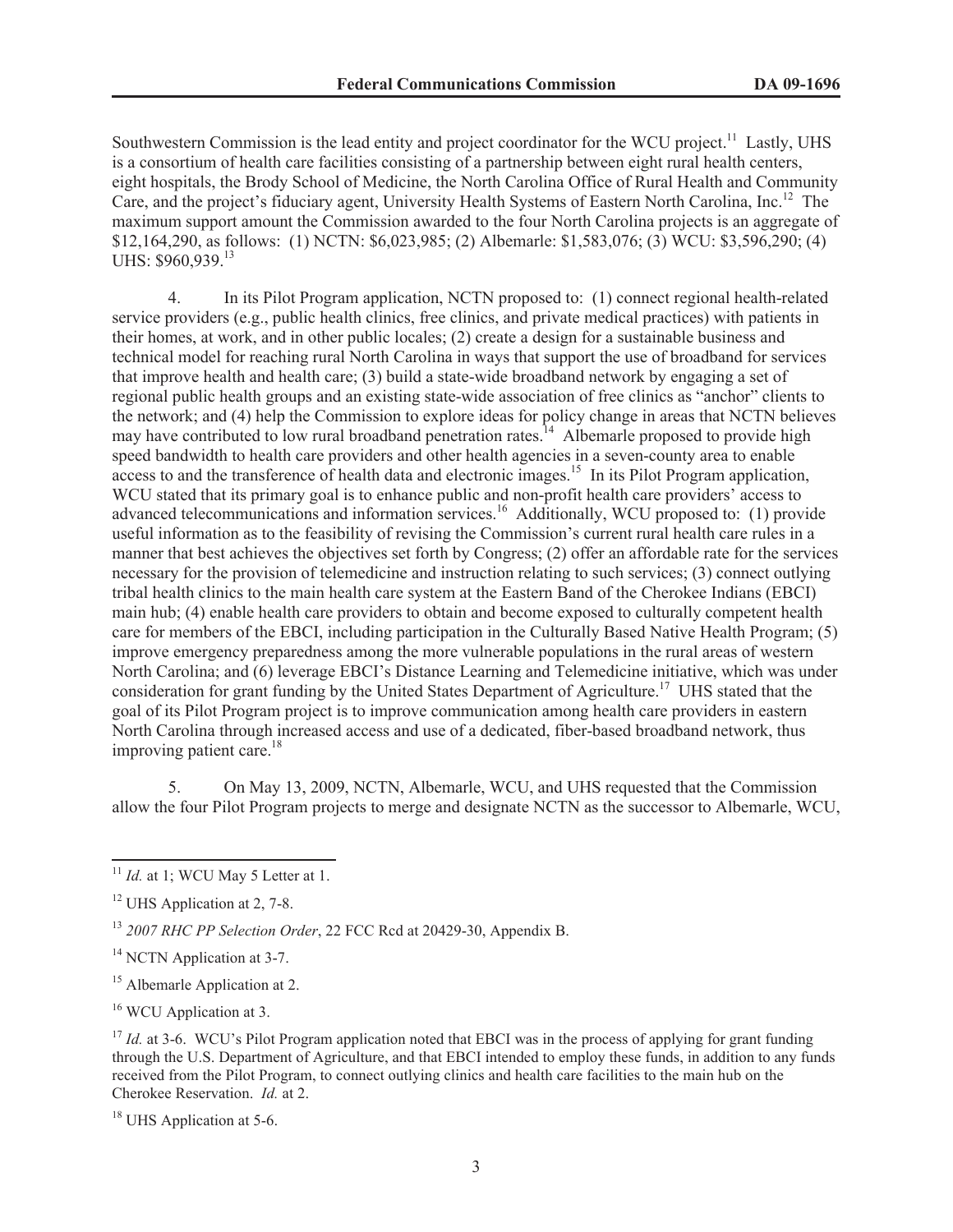and UHS.<sup>19</sup> The Cabarrus Health Alliance will serve as the project coordinator for the merged project.<sup>20</sup> Although Albemarle, WCU, and UHS initially began to advance their projects individually, they subsequently determined that a merger of their respective projects could better advance the goals of the Pilot Program by creating a dedicated network for public non-profit health care providers in North Carolina.<sup>21</sup> Albemarle, WCU, and UHS each determined that absent a merger of their projects, they may end their participation in the Pilot Program.<sup>22</sup> The four parties jointly request that the maximum support amount awarded to Albemarle, WCU, and UHS in the *2007 RHC PP Selection Order* be available to NCTN to build and operate a telecommunications network connecting non-profit hospitals throughout North Carolina.<sup>23</sup> NCTN intends to connect the hospital network with the network proposed in its Pilot Program application, a broadband network connecting public health agencies and free clinics in North Carolina.<sup>24</sup> NCTN, Albemarle, WCU, and UHS affirm that all entities that were to be offered broadband connections and/or services as part of one of the approved Pilot Program projects will be offered those connections and/or services as part of the merged project in a way that will satisfy the goals of each approved Pilot Program project.<sup>25</sup> The parties indicate that the benefits of merging the four projects include (i) potential cost savings due to their ability to purchase broadband services in bulk,<sup>26</sup> and (ii) the connection of virtually all of the public non-profit health care providers in North Carolina to a dedicated broadband network, enabling interconnection between hospitals, public health agencies, and free clinics statewide $^{27}$ 

## **III. DISCUSSION**

6. The Bureau grants the request by NCTN, Albemarle, WCU, and UHS to merge their Pilot Program projects and designate NCTN as the successor to Albemarle, WCU, and UHS. Consistent with past Pilot Program merger decisions, the Bureau finds that Albemarle, WCU, and UHS have demonstrated that absent a merger, due to extenuating circumstances, they will not be able to fulfill the goals and objectives detailed in their respective Pilot Program applications.<sup>28</sup> The Bureau also finds that NCTN has demonstrated that it is committed to fulfilling the eligible funding goals and objectives identified in Albemarle, WCU, and UHS's Pilot Program applications, as well as the goals and objectives

 $24$  Kirby May 13 Letter at 1-2.

<sup>27</sup> *See* Kirby May 13 Letter at 2; NCTN May 4 Letter at 1-2.

<sup>&</sup>lt;sup>19</sup> Kirby May 13 Letter at 1-2; NCTN May 4 Letter at 1-2; WCU May 5 Letter at 1; Albemarle May 12 Letter at 1; UHS May 12 Letter at 1.

 $20$  Kirby May 13 Letter at 1.

<sup>21</sup> *See id.* at 2; NCTN May 4 Letter at 1-2.

<sup>&</sup>lt;sup>22</sup> Albemarle Supplemental Letter at 1; WCU Supplemental Letter at 1; UHS Supplemental Letter at 1.

<sup>&</sup>lt;sup>23</sup> NCTN May 4 Letter at 1; Albemarle May 12 Letter at 1; WCU May 5 Letter at 1; UHS May 12 Letter at 1.

<sup>&</sup>lt;sup>25</sup> See NCTN Supplemental Letter at 1; Albemarle Supplemental Letter at 1; WCU Supplemental Letter at 1; UHS Supplemental Letter at 1.

 $^{26}$  NCTN Supplemental Letter at 1; Albemarle Supplemental Letter at 1; WCU Supplemental Letter at 1; UHS Supplemental Letter at 1.

<sup>&</sup>lt;sup>28</sup> See NCTN May 4 Letter at 1; Albemarle Supplemental Letter at 1; WCU Supplemental Letter at 1; UHS Supplemental Letter at 1; *see also 2007 RHC PP Selection Order*, 22 FCC Rcd at 20422, para. 124; *As One Together Merger Order*, 23 FCC Rcd at 17403, para. 6; *Holzer Merger Order*, 23 FCC Rcd at 17398, para. 6; *Texas Healthcare Network Merger Order*, 24 FCC Rcd at 4590, para. 8.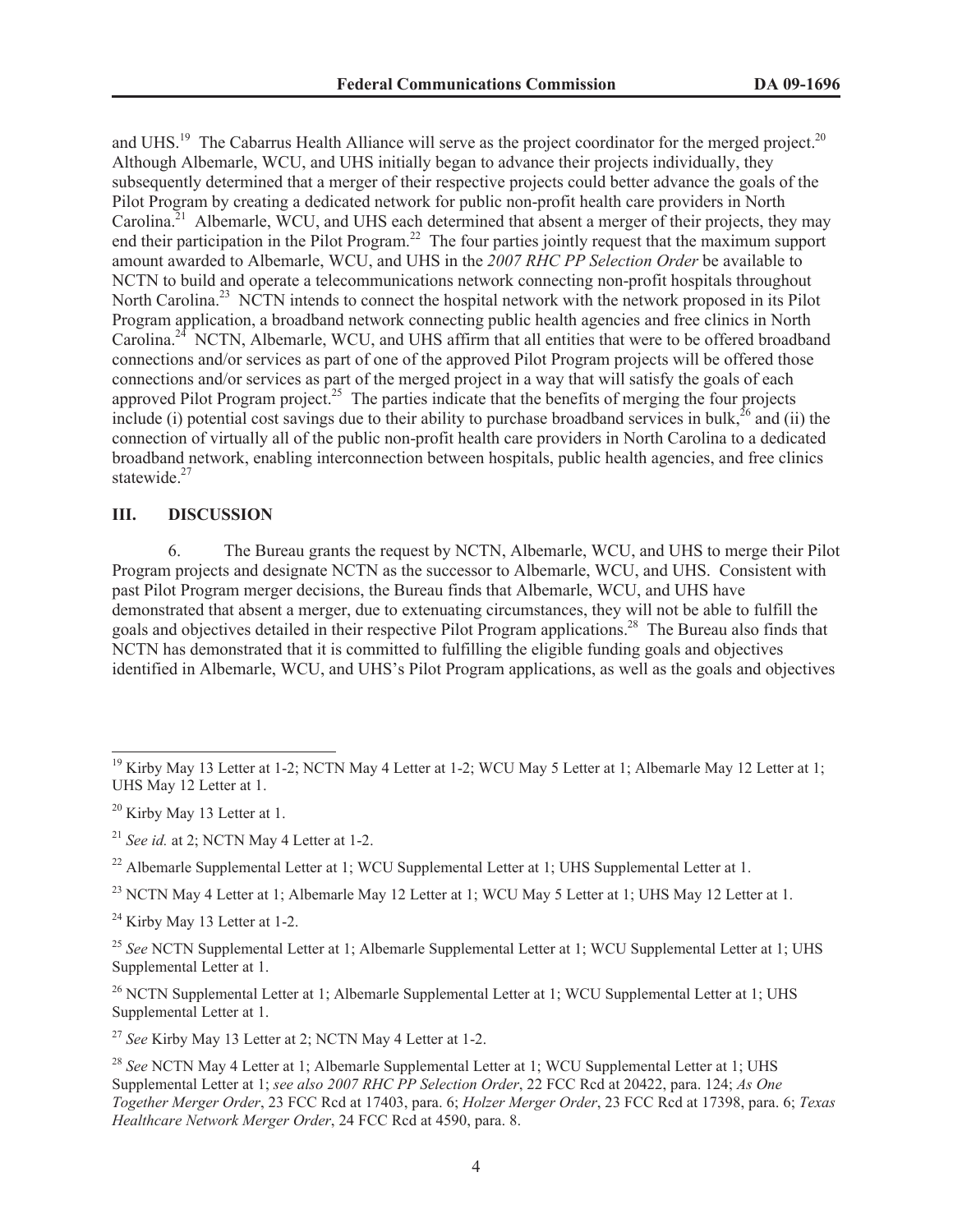identified in its own application.<sup>29</sup> Merging the four projects and designating NCTN as successor to Albemarle, WCU, and UHS serves the public interest and furthers the goals of the Pilot Program by connecting eligible health care providers throughout North Carolina to a dedicated broadband infrastructure, and bringing the benefits of telemedicine to rural parts of North Carolina where the need is most acute.<sup>30</sup>

7. Albemarle, WCU, and UHS have demonstrated that they will be unable to participate in the Pilot Program for the duration of the Pilot Program because each lacks the financial resources to implement and sustain its approved project.<sup>31</sup> Accordingly, appointing a successor is necessary to enable the three approved Pilot Program projects to deploy a dedicated broadband network to underserved North Carolina health care facilities and to provide access to advanced telecommunications and information services, including telemedicine applications.<sup>32</sup>

8. NCTN has committed and is qualified to achieve the goals identified in Albemarle, WCU, and UHS's Pilot Program applications. Specifically, in selecting NCTN as a participant, the Commission has already determined that NCTN is qualified to participate in the Pilot Program.<sup>33</sup> For example, the Commission found that NCTN demonstrated that it was capable of leveraging existing technologies and aggregating the specific needs of health care providers.<sup>34</sup> As successor to Albemarle, WCU, and UHS, NCTN has committed to fulfill the project goals identified in the Albemarle, WCU, and UHS project applications, as well as those in NCTN's own project application.<sup>35</sup> Furthermore, the members of the NCTN consortium have committed to provide the required 15 percent of non-funded eligible costs for the combined projects.<sup>36</sup>

<sup>31</sup> *See* Albemarle Supplemental Letter at 1; WCU Supplemental Letter at 1; UHS Supplemental Letter at 1.

<sup>32</sup> See Albemarle Application at 2-3; WCU Application at 3-6; UHS Application at 5-6. A dedicated broadband network may be used for the provision of medical care or medical expertise from a distance using telecommunications technology (telemedicine or telehealth) for long-distance clinical care, consumer and professional health-related education, public health, health administration, research, and electronic health records, as permitted by the *2006 Pilot Program Order* and the *2007 RHC PP Selection Order*. *See 2006 Pilot Program Order*, 21 FCC Rcd at 11111-12, paras. 1 n.2, 5; *2007 RHC PP Selection Order*, 22 FCC Rcd at 20367-68, para. 16. Eligible health care providers are: (i) post-secondary educational institutions offering health care instruction, teaching hospitals, and medical schools; (ii) community health centers or health centers providing health care to migrants; (iii) local health departments or agencies; (iv) community mental health centers; (v) not-for-profit hospitals; (vi) rural health clinics; and (vii) consortia of health care providers consisting of one or more entities described in clauses (i) through (vi). 47 U.S.C. § 254(h)(7)(B); *see also 2007 RHC PP Selection Order*, 22 FCC Rcd at 20368, para. 18. Other network members may include ineligible health care providers that use the dedicated network for health-related purposes. *See 2007 RHC PP Selection Order*, 22 FCC Rcd at 20395-96, para. 71.

<sup>33</sup> *2007 RHC PP Selection Order*, 22 FCC Rcd at 20429-30, Appendix B.

<sup>34</sup> *Id.* at 20376-78, paras. 40 and 41.

<sup>36</sup> NCTN May 4 Letter at 2.

<sup>&</sup>lt;sup>29</sup> See NCTN Supplemental Letter at 1; Albemarle Supplemental Letter at 1; WCU Supplemental Letter at 1; UHS Supplemental Letter at 1; *see also As One Together Merger Order*, 23 FCC Rcd at 17403, para. 7; *Holzer Merger Order*, 23 FCC Rcd at 17398, para. 7; *Texas Healthcare Network Merger Order*, 24 FCC Rcd at 4590-91, para. 9.

<sup>30</sup> *See* Albemarle Application at 2-3; WCU Application at 3-6; UHS Application at 4-6; *see also As One Together Merger Order*, 23 FCC Rcd at 17403, para. 8; *Holzer Merger Order*, 23 FCC Rcd at 17398-99, para. 8; *Texas Healthcare Network Merger Order*, 24 FCC Rcd at 4591, para. 10.

<sup>35</sup> *See* NCTN Supplemental Letter at 1; Albemarle Supplemental Letter at 1; WCU Supplemental Letter at 1; UHS Supplemental Letter at 1.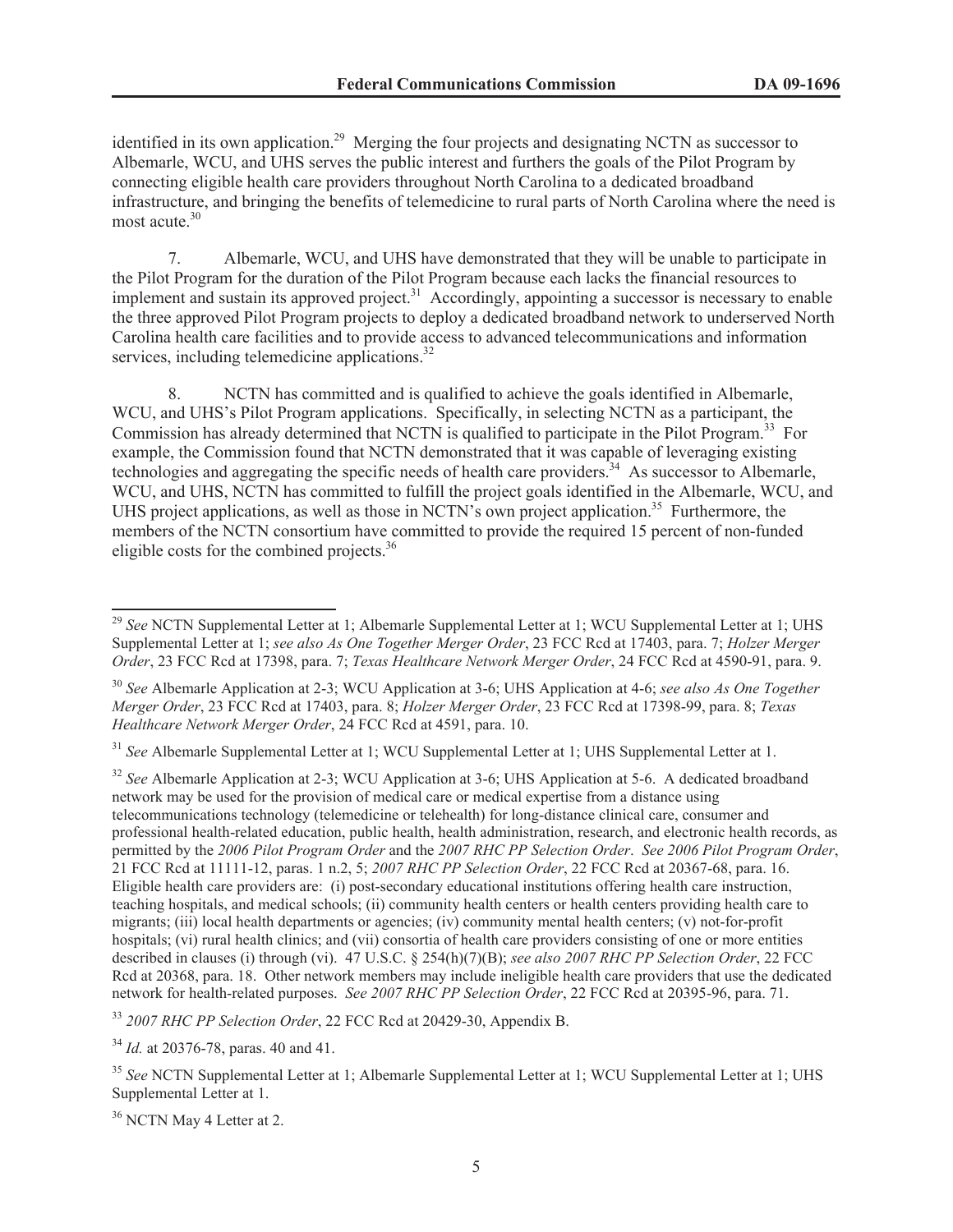9. The Bureau finds that it will serve the public interest, and is consistent with the goals of the Pilot Program, to designate NCTN as successor to Albemarle, WCU, and UHS. As noted in the *2007 RHC PP Selection Order*, one of the goals of the Pilot Program is to "stimulate deployment of the broadband infrastructure necessary to support innovative telehealth and, in particular, telemedicine services to those areas of the country where the need for those benefits is most acute."<sup>37</sup> In selecting Albemarle, WCU, and UHS for participation in the Pilot Program, the Commission found that these projects will advance the goals of the Pilot Program by bringing the benefits of telemedicine to rural communities.<sup>38</sup> Designating NCTN as successor to Albemarle, WCU, and UHS will continue to make Pilot Program funds available for connecting eligible health care providers throughout North Carolina to a dedicated broadband infrastructure, bringing the benefits of telemedicine to rural parts of the state.

10. Appointing NCTN as successor to Albemarle, WCU, and UHS also serves the public interest because it will ensure that Pilot Program funds are used efficiently. Specifically, the parties indicate that merging the four projects will lead to potential cost savings due to the possibility of bulk pricing for purchases.<sup>39</sup> Additionally, a merger would allow nearly all of the non-profit health care providers in North Carolina to connect to a single dedicated broadband network.<sup>40</sup>

11. For these reasons, the Bureau finds that NCTN, Albemarle, WCU, and UHS have demonstrated that it is in the public interest to merge the four projects and designate NCTN as successor to Albemarle, WCU, and UHS. Accordingly, the maximum funding available to NCTN for the combined NCTN, Albemarle, and UHS project over the three funding years is \$12,164,290 (\$4,054,763 annually over three funding years).<sup>41</sup> To ensure that the benefits of the Pilot Program are achieved, we encourage other selected participants that are unable to continue their Pilot Program projects to seek the designation of successors, consistent with the *2007 RHC PP Selection Order* and the Bureau's orders designating Pilot Program project successors.<sup>42</sup>

12. NCTN shall follow the network plans set forth in the Albemarle, WCU, and UHS applications. To the extent NCTN seeks to modify those plans, NCTN must follow the network modification requirements detailed in the *2007 RHC PP Selection Order*. <sup>43</sup> The Bureau also reminds NCTN that it must adhere to the requirements of the *2007 RHC PP Selection Order* and that it shall be subject to audit and investigation by the Commission's Office of Inspector General to determine

<sup>37</sup> *2007 RHC PP Selection Order*, 22 FCC Rcd at 20361, para. 1.

<sup>38</sup> *Id.* at 20376, para. 39.

<sup>&</sup>lt;sup>39</sup> NCTN Supplemental Letter at 1: Albemarle Supplemental Letter at 1; WCU Supplemental Letter at 1; UHS Supplemental Letter at 1.

<sup>40</sup> *See* NCTN May 4 Letter at 1-2.

<sup>&</sup>lt;sup>41</sup> To determine the maximum funding amount available to the combined project, the Bureau added the maximum funding amounts the Commission awarded to NCTN (\$6,023,985), Albemarle (\$1,583,076), WCU (\$3,596,290), and UHS (\$960,939). *See 2007 RHC PP Selection Order*, 22 FCC Rcd at 20429-30, Appendix B. To the extent NCTN does not use all of the available funds in a funding year, USAC will "carry over" the remaining funds to the following funding year. *See* Letter from Dana Shaffer, Chief, Wireline Competition Bureau, Federal Communications Commission, to Scott Barash, Acting Chief Executive Officer, Universal Service Administrative Company (dated Jan. 17, 2008), *available at* http://hraunfoss.fcc.gov/edocs\_public/attachmatch/DOC-279603A1.pdf.

<sup>42</sup> *See 2007 RHC PP Selection Order*, 22 FCC Rcd at 20422, para. 124; *As One Together Merger Order*; *Holzer Merger Order; Texas Healthcare Network Merger Order*.

<sup>43</sup> *2007 RHC PP Selection Order*, 22 FCC Rcd at 20401, para. 80.